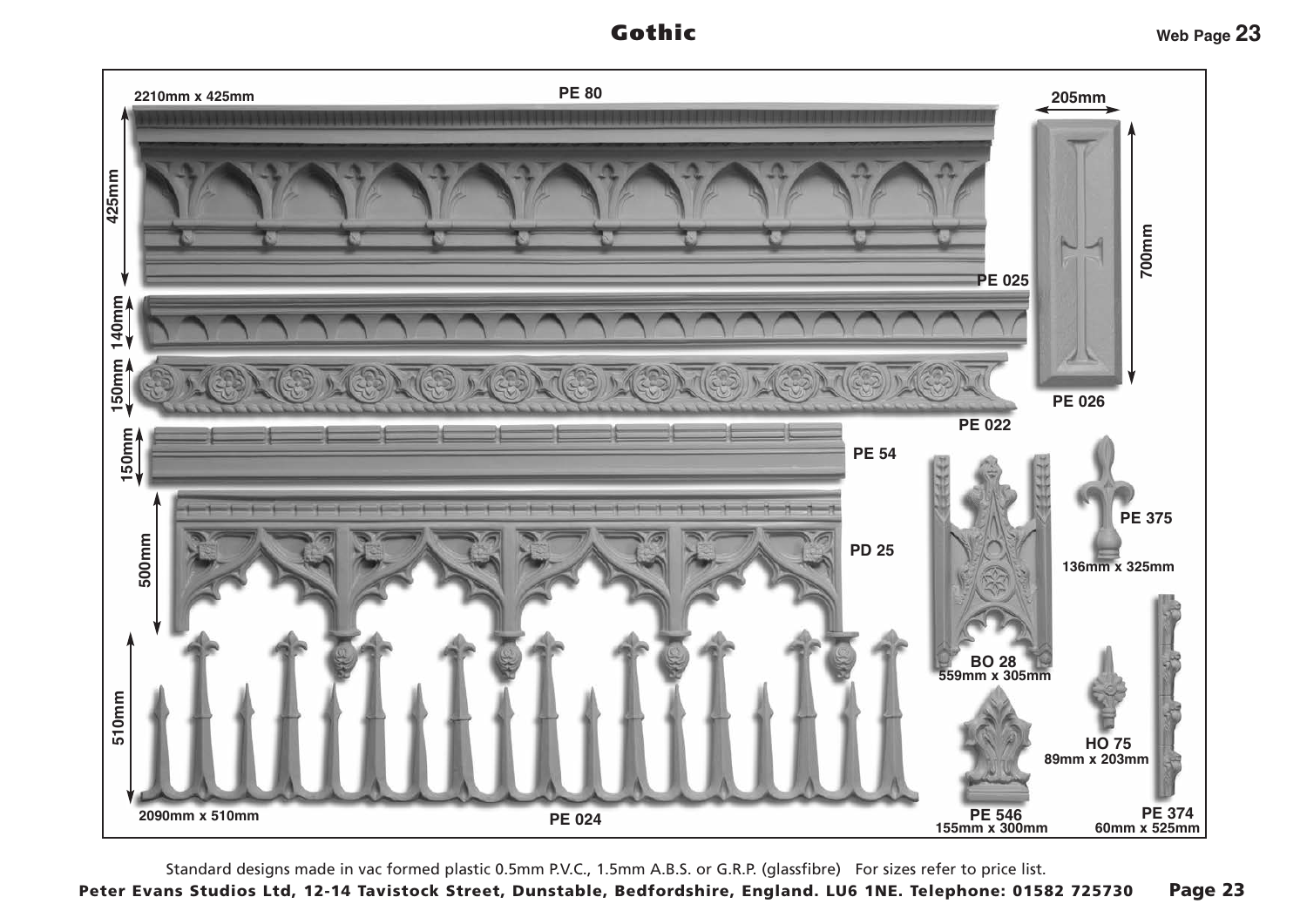## Gothic Windows



**PD 22 1105mm x 1930mm x 85mm PE 595 700mm x 1620mm x 98mm PE 556 1010mm x 1945mm x 125mm**

Standard designs made in vac formed plastic 0.5mm P.V.C., 1.5mm A.B.S. or G.R.P. (glassfibre) For sizes refer to price list. Peter Evans Studios Ltd, 12-14 Tavistock Street, Dunstable, Bedfordshire, England. LU6 1NE. Telephone: 01582 725730 Page 70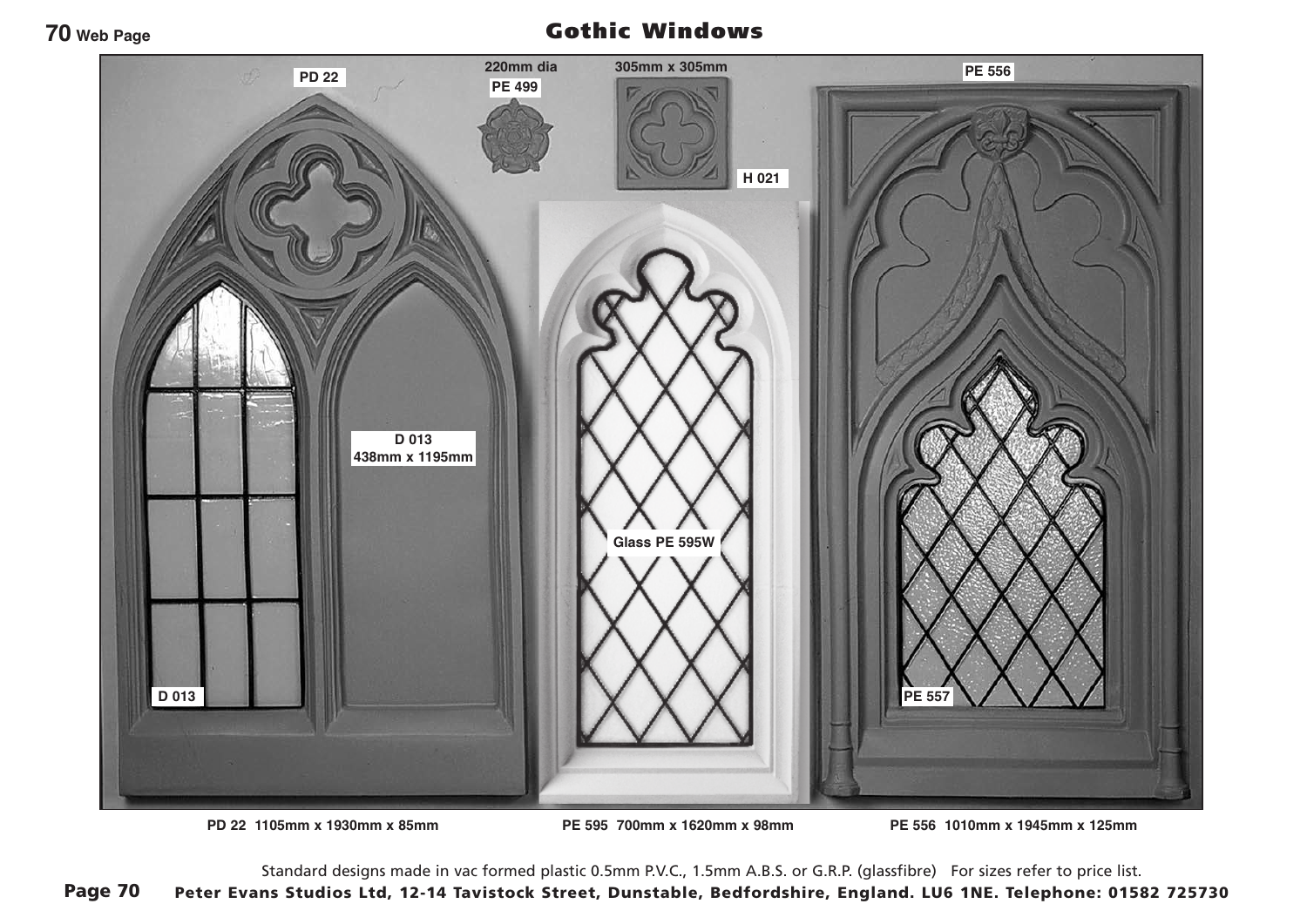

Standard designs made in vac formed plastic 0.5mm P.V.C., 1.5mm A.B.S. or G.R.P. (glassfibre) For sizes refer to price list.

Page 74 Peter Evans Studios Ltd, 12-14 Tavistock Street, Dunstable, Bedfordshire, England. LU6 1NE. Telephone: 01582 725730